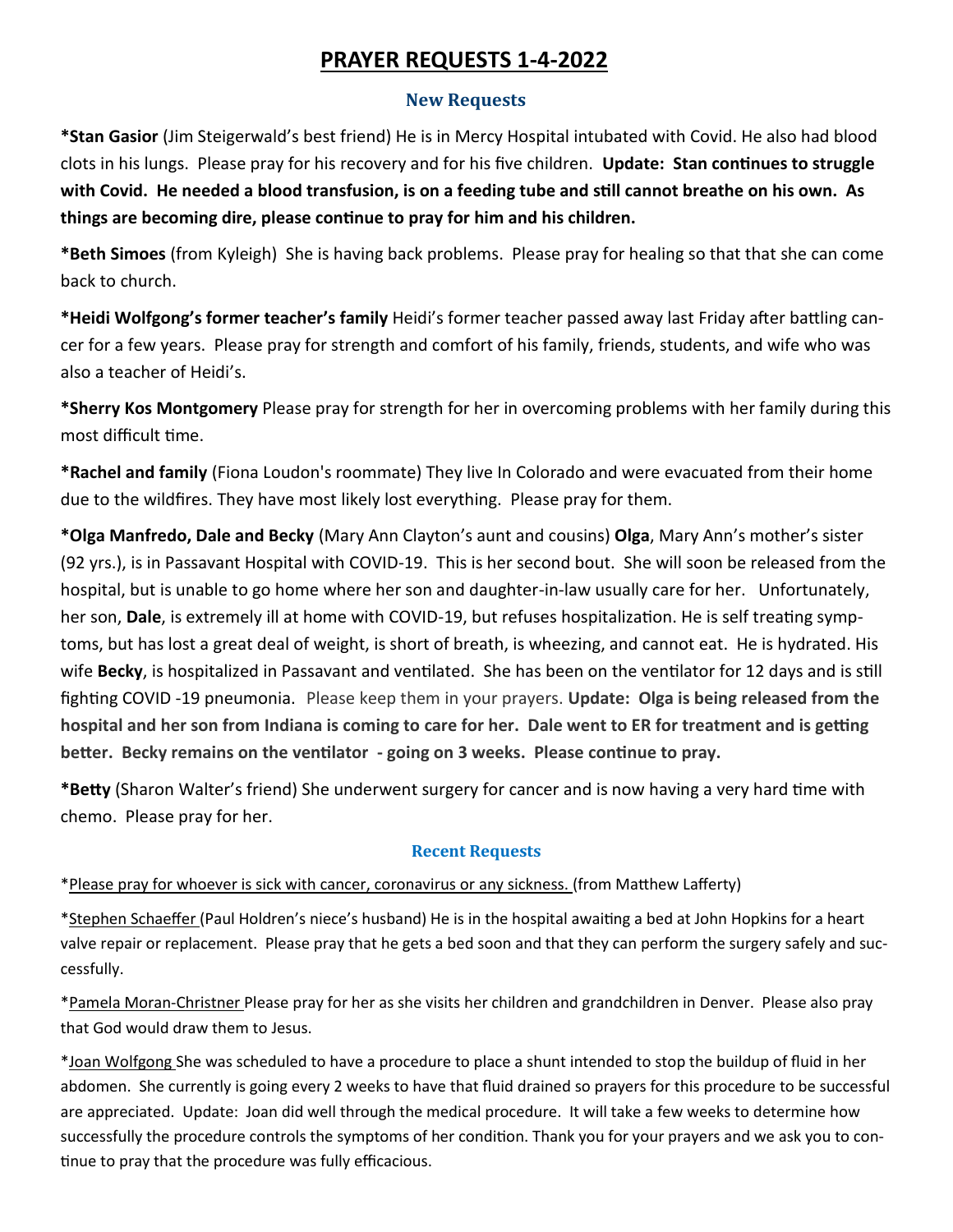## **Please Pray for the following ,who have continuing concerns:**

#### **North Hills Members**

Jan Mengel Please continue to pray for Jan's family relationships and for God's help with the challenges they face. Jan is the main sharer of Christ for her grandchildren. Please pray that nothing interferes or inhibits her grandchildren from coming to church.

Jedidiah Lafferty Please pray for Jed as he works with a neurologist that is supporting him with his migraines, which have reoccurred.

Kat & George Gardner Continued prayers for Kat as she battles cancer. Also, pray for George's health as he helps Kat.

Wilma Prochaska She has a heart condition that restricts her activity and her ability to get out. Please pray for her.

#### **Friends and Family**

Cindy Nuckolls (Vivian Parker's daughter's, Holly, Mother-in-law) Her cancer has metastasized and Cindy is struggling with her chemo. Please keep her in prayer.

Dennis Prochaska (Wilma Prochaska's nephew) Please pray for Dennis's strength and comfort. Also pray for his family. He is diagnosed with ALS (Lou Gehrig's disease). Update: Dennis is now in need of help with his daily activities. His three grown sons, who don't live far and his fiancé are all sharing the responsibility. They are taking it one day at a time. Please pray for strength and peace for all of them.

Drew (Seth Tichenor's good friend's brother) He has been diagnosed with stage 4 pancreatic cancer. He is in his early 40s and is receiving chemo. Please pray for comfort as he and the family deal with this.

Jenny Lafferty's mom\_Her scans were clear other than her lung. Surgery to remove her upper lobe of one lung will be in 4-6 weeks.

Justin Aikens (Susan Parson's brother) He is in need of a living donor for a liver transplant. Please pray that he is able to find a match/someone willing to donate part of their liver for him very soon.

Karen & 12 year old son (Phyllis Renner's co-worker) Karen's son was diagnosed with Lymphoma and will have to undergo chemotherapy. Please pray for them.

Katelyn Dougan (the Feather's friend) Katelyn was diagnosed with stage 1 breast cancer and has already started chemo. Please keep her and her family in your prayers throughout the next several months of treatment.

Levi and Lainey Chisholm (Friends of the Steigerwalds) They are 2 year old twins that had a bad accident. Praises that Lainey is coming along! But, Levi is showing signs of severe brain damage. Please pray for healing for both with special prayers of a miracle for Levi.

Louise Craft **(**Amy McCumsey's aunt) Please pray for her as she has colon cancer. Prayers for continued positive health are appreciated.

Matthew Lafferty's Grandmother She has been diagnosed with grade 1 cancer. Please pray for God to take away her cancer.

Millie (Walt Rauch's mom) She has finished her radiation and chemo treatments for throat cancer. She is being encouraged to eat soft foods. A scan will be done in a couple months to see how the tumor has been affected. Please continue to pray for her.

Pam Kos (Tom Kos's sister-in-law) Prayers while she continues her kidney dialyses.